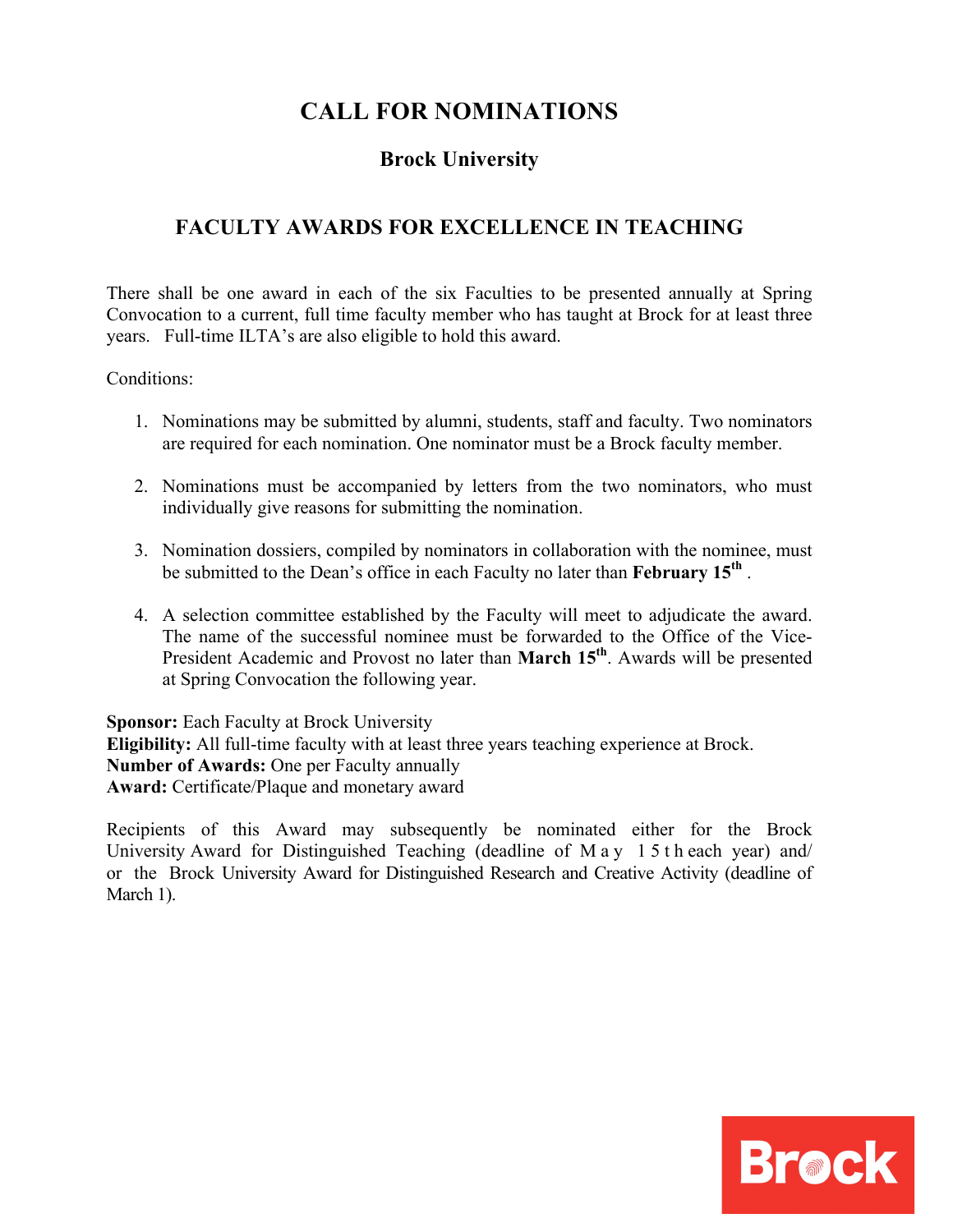# **Faculty Award For Excellence in Teaching**

We, the undersigned, wish to nominate

| Professor          |             |
|--------------------|-------------|
| Department of      |             |
| 1.<br>(print name) | (signature) |
| 2.                 |             |
| (print name)       | (signature) |

Please find attached letters providing our reasons for submitting this nomination.

Note: All completed nomination forms should include the signature of the nominator. Please return the nomination dossier to the Dean's Office of your Faculty.

For additional information, contact the Dean's Office of the relevant Faculty and/or the Centre for Pedagogical Innovation.

This Faculty Teaching Award is presented annually to the professor in each Faculty who, in the opinion of his or her students and peers, has displayed the qualities of superior teaching, enthusiasm for the discipline and interest in the needs of students.

Date

 $\overline{\phantom{a}}$  , where  $\overline{\phantom{a}}$ 

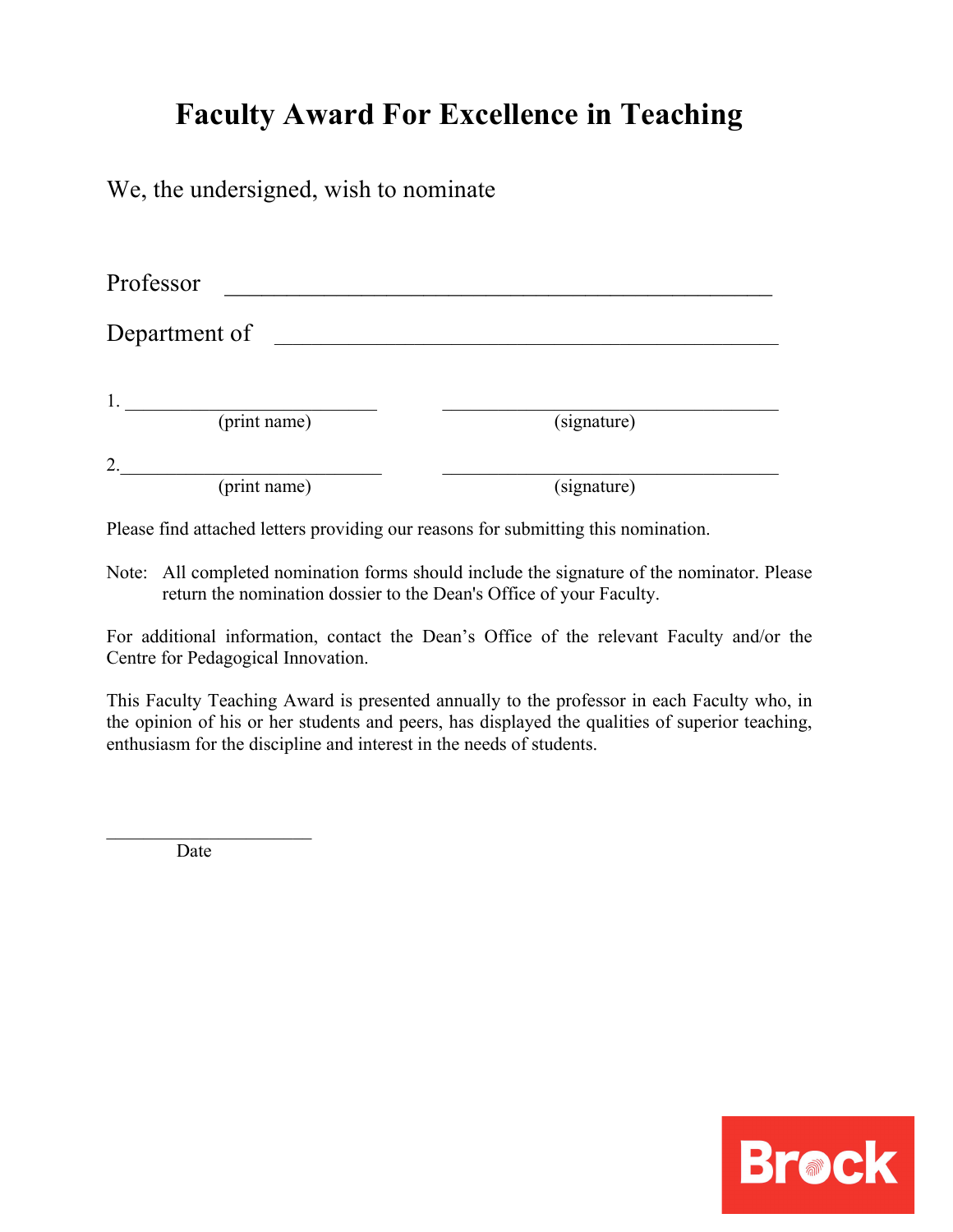# **Faculty Award for Excellence in Teaching**

## **Criteria**

The following criteria should be used by nominators as a guide in the preparation of the nomination dossier. The same criteria should also be used for the selection process by evaluators.

Candidates should:

- 1. have a comprehensive knowledge of the subject;
- 2. be habitually well-prepared for teaching sessions, whether lectures, laboratories, seminars;
- 3. have enthusiasm for the subject, and the capacity to arouse interest in it among the students;
- 4. encourage students' participation in the teaching and learning process;
- 5. set a high standard and successfully motivate students to attain such a standard;
- 6. communicate effectively at levels appropriate to students' capacities;
- 7. utilize methods of evaluation of student performance which stress an understanding of the subject;
- 8. be accessible to students outside of class hours;
- 9. have a reputation for superior teaching and be recognized for this quality by students and colleagues alike;
- 10. be actively engaged in supervision of undergraduate honors theses and graduate students, if applicable;
- 11. be involved in the supervision and mentoring of teaching assistants and research assistants;
- 12. demonstrate creativity and excellence in the development of new course/program teaching materials.

### **Eligibility**

Candidates must be full-time members of the Brock University teaching staff who have completed three years of full-time teaching duties at Brock University and who have been properly nominated. Full-time ILTA's are eligible to be nominated. A faculty member may only win the award once in his/her career.

#### **Selection Committee**

Annually, each Faculty will establish a selection committee (which includes representation from faculty, staff and students) to adjudicate its nominations and to bring forward a recommendation.

#### **Nomination Procedures**

Each nomination must be accompanied by letters from two nominators, who must individually give reasons for the nomination. Nomination dossiers should be submitted to the Dean's Office of each Faculty, on or before **February 15th** of each year.